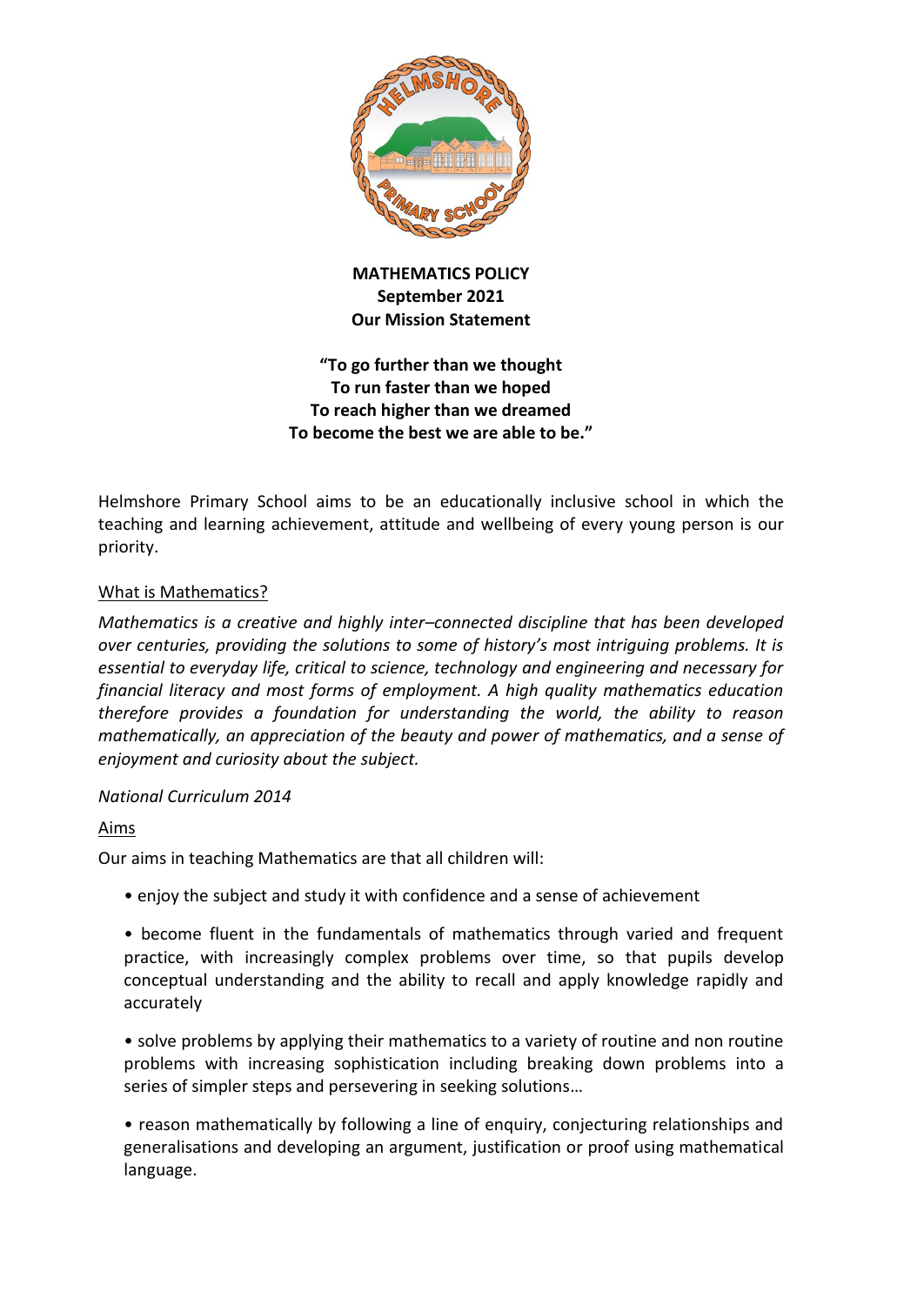## School Policy and the National Framework

# Principles of the Teaching and Learning of Mathematics

Mathematics is a core subject in the National Curriculum. The fundamental skills, knowledge and concepts of the subject are set out in the National Curriculum programmes of study, which are organised into distinct domains although pupils should make rich connections across mathematical ideas to develop fluency, mathematical reasoning and competence in solving increasingly sophisticated problems. They should apply their mathematical skills and knowledge to other subjects across the curriculum.

## Knowledge, Skills and Understanding

Teachers follow the 2014 curriculum for teaching mathematics.

In the Reception classes, teachers use the Early Years Foundation Stage framework 2014 where the knowledge, skills and understanding are covered under the heading of 'Mathematics.'

## Breadth of Study

Through careful planning and preparation, we aim to ensure that throughout school pupils are given opportunities for:

- practical activities and mathematical games
- problem solving
- individual, group and whole-class discussions and activities
- open and closed tasks
- a range of methods of calculating
- utilising computer technology including iPads/tablets/apps as a mathematical tool
- learning and applying number facts

# Cross-Curricular

Mathematics is taught in the form of a daily maths lesson. In addition to this, teachers actively seek to take advantage of opportunities throughout the whole curriculum to incorporate, extend and promote mathematics and mathematical problem solving. This includes using the additional Mathematics curriculum links outlined in the 2014 Lancashire Scheme of Work planning units.

### Planning and Organisation

Teachers develop their maths planning in collaboration with colleagues teaching the same year group(s). This is supported by the Lancashire Maths Planning Support materials. The approach to teaching mathematics at Helmshore Primary School is based on these key principles ~

- a mathematics lesson every day
- a focus on direct teaching and interactive oral work with the whole class and groups
- developing mental calculation strategies
- applying knowledge and skills in solving rich and sophisticated problems

### Differentiation

Differentiation is incorporated into each mathematics lesson in a variety of ways  $\sim$ 

using appropriate activities which offer challenge for all children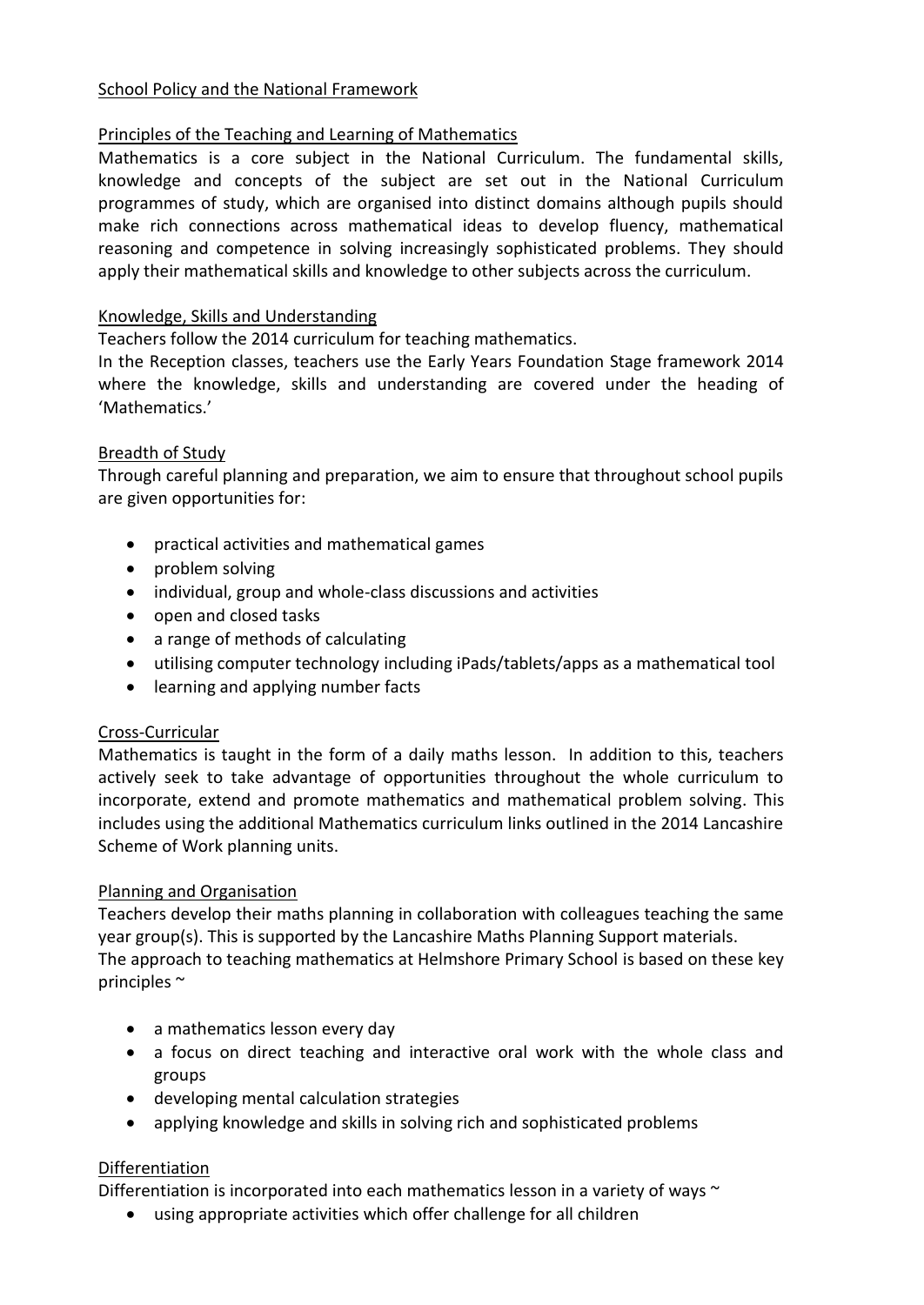- providing open-ended tasks where differentiation is by outcome
- varying resources suited to ability
- by varying group structure
- in accordance with our equal opportunities statement (this includes provision for gifted and talented pupils and Special Educational Needs and Disabilities)

## Special Educational Needs and Disability

At Helmshore Primary School we teach Mathematics to all children, at an appropriate level to provide a broad and balanced education to all children. Teachers provide learning opportunities matched to the needs of children with SEND, including children identified as being gifted and talented. Teachers ensure provision is made for children on the Pupil Premium register. Targets are set for individual children in their Individual Provision Mapping (IPMs).

Intervention group targets are set wherever appropriate.

## Equal Opportunities

Children irrespective of ability, age, faith, gender, sexual orientation, race and disability are given full access to the Mathematics curriculum in accordance with current regulations. British values are promoted as set out by the Government's 2011 Prevent Strategy. These include: values of democracy, the rule of law, individual liberty, mutual respect and tolerance of those of different faiths and beliefs.

## Pupils' Records of Their Work

Pupils will be involved in many practical and oral activities, some of which will be recorded. A variety of methods are taught for recording their work (including informal jottings), and pupils are encouraged and supported in selecting the most appropriate method of recording. (Also see Calculations Policy.)

All pupils are encouraged to work tidily and neatly when recording their work, in accordance with the Presentation and Marking Policy.

### Marking

Marking by the teacher may include suggestions as to how improvements can be made and to celebrate achievements. Pupils can mark exercises involving routine practice with guidance from the teacher. (Also refer to the Presentation and Marking Policy.)

### Assessment and Record-Keeping

Ongoing assessment of individual pupils' progress and achievement is the responsibility of the class teacher and is used to inform future planning and learning. The progress of each child is monitored and tracked through regular assessment and this is used in line with the current tracking records. Evidence is collected in class 'HAPP' (Helmshore Assessment of Pupil Progress) folders.

Regular mental maths tests are delivered throughout years 1 to 6.

Targets are set at the beginning of each half term for individuals, groups of pupils and whole class based on KLIPs (Key Learning Indicators of Performance). These are assessed by the teacher at regular intervals.

Pupils are involved in National Curriculum Assessments at the end of each Key Stage. Additional end of year testing is used with year groups 3, 4 and 5. Results are recorded on class tracking records, and the information from these results used to inform future planning.